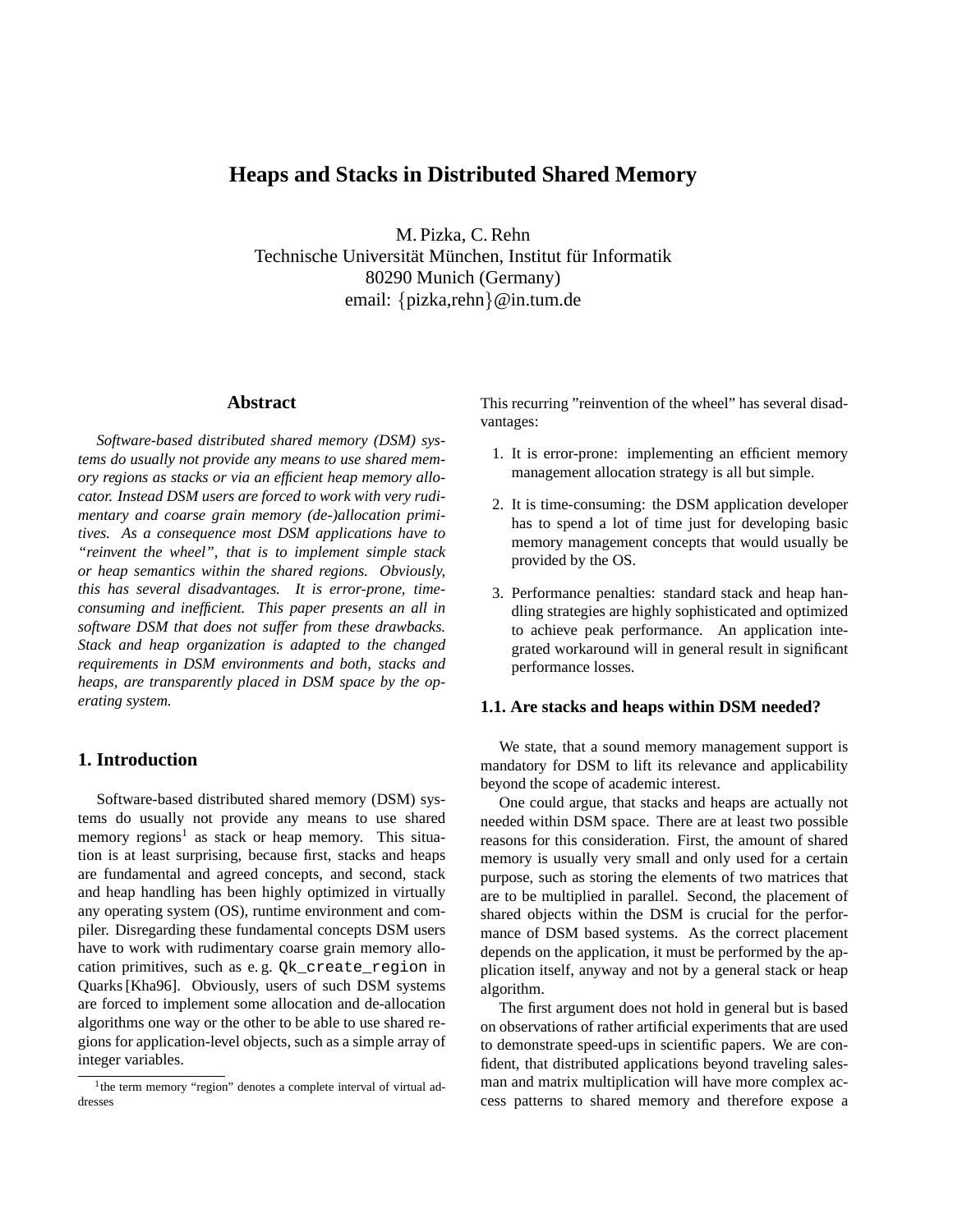stronger demand for support for dynamic memory allocation.

The second point addresses indeed a very hard problem, that still remains unsolved, although several projects, such as Orca [BK93] and TreadMarks [ea96, ea99], successfully investigated different ways to automate the placement of objects within shared space. We also investigated different OS level strategies to automatically find suitable placements for shared objects by combining runtime and compile-time techniques [EP99]. The techniques developed alleviate the problem but further advances in this field are certainly needed. Anyway, pushing the problem to the application level is no solution.

#### **1.2. Reasoning**

The are presumably three reasons for the absence of stack and heap alike managed regions in DSM systems:

- 1. As argued in section 1.1, the automatic placement of objects in shared space is non-trivial.
- 2. Heap memory is usually allocated via system calls such as brk (UNIX) and dynamic stack space adaption is managed by the OS kernel. Therefore, DSM systems implemented as runtime libraries can not easily be placed underneath the level of stack and heap management so that all stack and heap operations are automatically performed under control of the DSM system.
- 3. The conventional memory model of single threaded systems only distinguishes a single heap and a single stack within one address space. Accordingly, conventional heap and stack management techniques are tied to this memory layout model, which is unsuitable for distributed and parallel computations. Hence it is not possible to reuse e. g. a heap management library without significant modifications.

## **2. Related Work**

DSMs have been of strong interest to the OS community from the mid 80s to the late 90s [Li86, ea99]. The main motivation was to provide a simplified programming model relative to the omnipresent message passing paradigm [Sun93].

Ivy [Li86] was the first page-based DSM, followed by improvements such as Mirage+ [ea94], TreadMarks [ea96] or Odin [Pea96]. Due to the possibility of false sharing, the performance of these systems strongly depends on the partitioning of data and the access characteristics of the distributed computation [BK98]. Midway [BZS93] is not bound to HW pages. All store operations are performed through a library; no page-faults are triggered. False sharing is circumvented but frequent writes degrade system performance. Munin [Car95] respects the size of individual objects, too and a different coherence protocol can be chosen for each object.

Independent of being page or object-based, all of these systems share the same motivation: achieving high performance. Little attention is paid to the programming model! Page-based systems require the programmer to explicitly allocate shared regions via awkward additional DSM services. Thus stack pointers and heaps have to be re-implemented inside applications! Even worse, some systems require that all sharable regions are allocated before starting the actual computation. There is no dynamics concerning sharable regions once the computation has started. Similarly, object-based systems, e. g. Munin [Car95], require the programmer to explicitly mark sharable objects. Again, there is no dynamic transition from private to shared. The only exception so far is the DSM system Shadow [GPR97], which was built to efficiently manage shared objects that are located on thread stacks.

Thus, the memory models of software-based DSMs can be regarded as immature, because of a lack of support for dynamic allocation and the absence of an internal stack and/or heap alike organization of shared regions. Notice, hardware-based DSMs such as [SH98] do usually not suffer from this problem because DSM handling is performed mostly below the OS level.

## **3. Murks' Basics**

The remainder of this paper presents the memory organization of our software DSM system *Murks* that does not suffer from the drawbacks depicted above. The architecture of Murks, some implementation details, and performance issues have already been discussed in [PR01]. In this paper we focus on its stack and heap management which has been adapted do DSM environments. Hence, this section will only provide basic information about Murks and our design philosophy that is needed to understand the remainder of this paper.

Murks is a page-based, sequentially consistent [Lam79] and POSIX threads compatible DSM system providing full transparency concerning physical distribution. Instead of focusing on peak performance, our major design goal was to develop a DSM that can be seamlessly integrated into a distributed and parallel OS. In order to simplify coherence maintenance and to allow simultaneous reads at multiple hosts, Murks uses a multiple reader/single writer policy. The MMU page-fault mechanism is used to detect accesses to locally non-available data. Due to the sharing of rather coarse grained memory pages, the coherence protocol relies on invalidation instead of update propagation. Murks is im-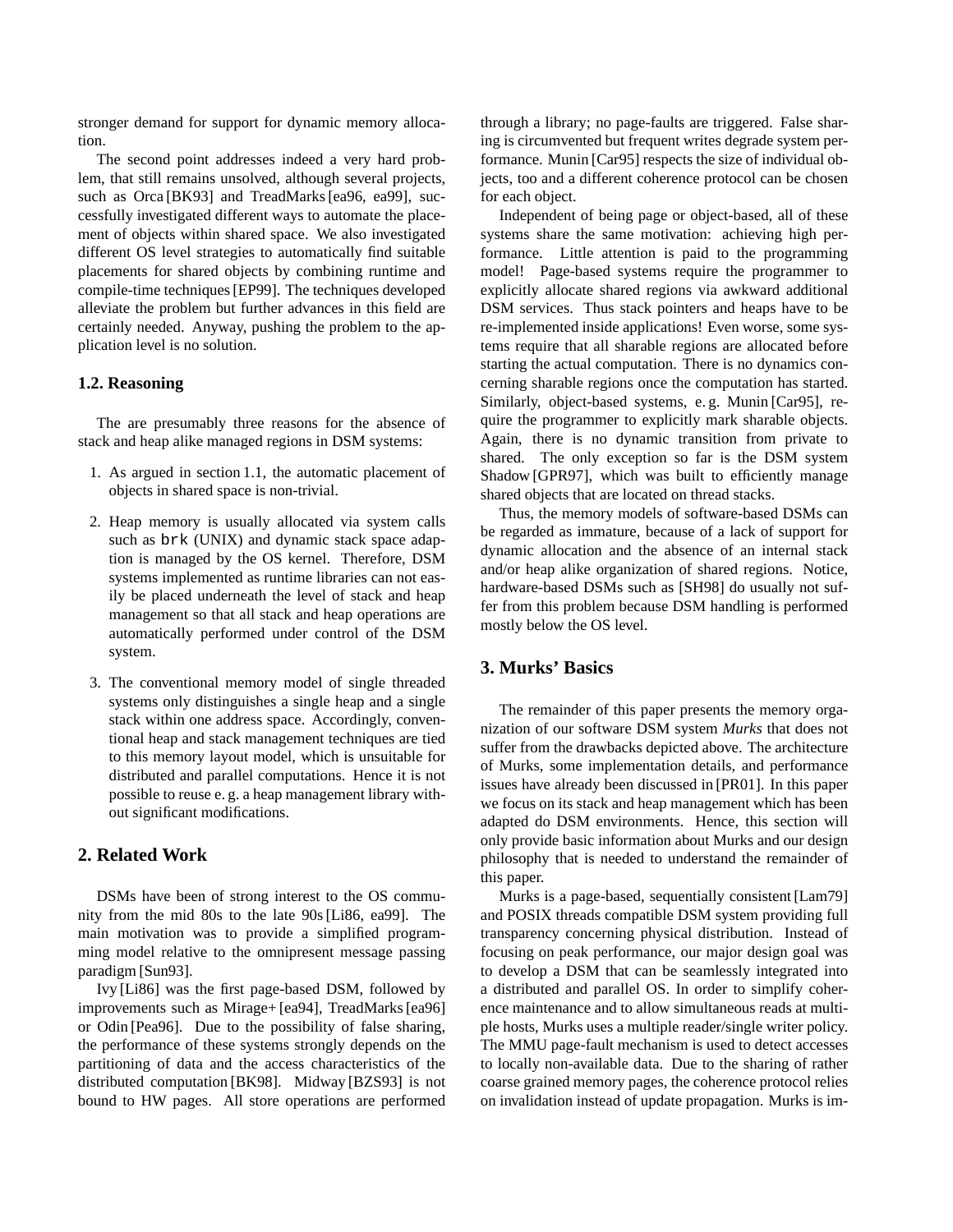plemented as a number of cooperating server processes, a client runtime library and a Linux kernel module.

### **4. Memory Management**

In centralized OSs heap memory is usually allocated via system calls (brk) and library wrappers. Stack growth and contraction is handled by the OS kernel. Clearly, parallel tasks within a single address space (i.e. threads<sup>2</sup>) need separate stacks. In contrast to single threaded applications where a collision of heap and stack occurs only due to memory exhaustion as shown in figure 1 (a), thread stacks and the heap may collide although a large amount of memory is still available (figure 1 (b)).



**Figure 1. VA partitioning**

For non-distributed, multi-threaded systems, this problem has been solved in [Piz99]. Each thread has its own stack and heap organized as sets of memory segments (see figure 2).

With a few extensions, this technique can similarly be used to introduce shared stacks and heaps in distributed environments.

### **4.1 Dynamic Mapping**

In order to allocate a memory region to be shared among multiple distributed threads, the region must solely be mapped by a thread of the distributed system by calling murks mmap. This function executes a local mmap for the region, registers it at the Murks server and thereby marks it as globally accessible.

Therefore, to establish stacks and heaps in shared space we have to assure that all requests for memory are based on



**Figure 2. Memory Layout**

murks\_mmap. First, the call to brk within the heap library has to be replaced with a call to murks\_mmap. Second, stack growth management has to be withdrawn from the OS kernel. This is accomplished by allocating stack space for each thread via murks\_mmap guided by runtime checking for stack over- and underflows at entry and exit points of call frames (see section 4.3).

A shared memory region may be unmapped via murks\_unmap by any thread of the distributed system at any time. Even sub-intervals or multiple consecutive regions may be unmapped with a single request. The unmap request is sent to the server which splits or coalesces regions if necessary, and distributes invalidations to all nodes within the copy set.

#### **4.2. Segmentation**

A *segment* is a complete interval of virtual addresses encompassing at least one memory region. A *segment stack* is a stack of dynamically pushed and popped segments. Additionally, the top most segment may grow and shrink.

<sup>&</sup>lt;sup>2</sup>including distributed threads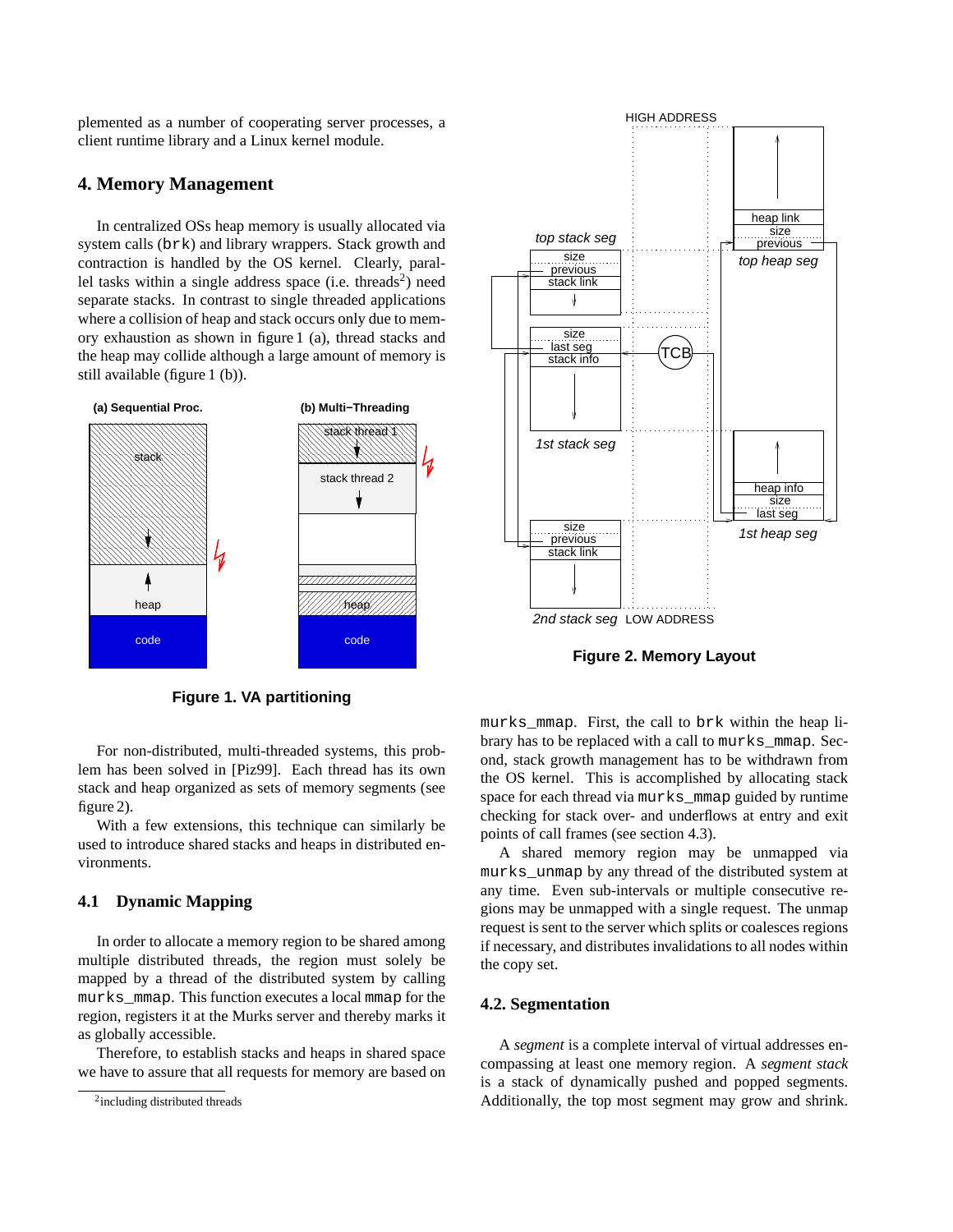Notice, addresses within a segment stack need neither be monotonous nor linear.

Every segment has a header specifying its size and a link. The header is placed at the highest address in case of stack, respectively the lowest address in case of heap to enable linear segment extensions for downward growing stacks and upward growing heaps. In case of an overflow of the top segment, it is first tried to extend the top segment by requesting a connecting region from murks\_mmap. Otherwise, a *non-linear extension* is performed by pushing the region received as the new top segment. An underflow occurs, if the stack pointer or the heap limit drop below (above for heap) the top segment. *Reductions* triggered by underflows can as well be linear (shrinking top) or non-linear (top is popped).

Figure 2 illustrates stack and heap space based on segment stacks. Management data usually kept in a static data part, e.g. heap library variables, are placed in the information part of the bottom segments.

#### **4.3. Stack Adaptation**

Segment stacks allow to lazily adapt memory consumption without a rigid limit. Each thread is started with a single stack segment whose size is determined at compile time. At runtime, segment crossings are monitored and the usually linear stack space becomes eventually split to fit on separate segments. Only three possibilities for segment crossings must be considered. First, when *a call level is entered*, the stack pointer (SP) is decremented (downward growing stacks). Second, *dynamic stack objects*, such as fields with statically unknown ranges, are allocated by decrementing SP. While these two operations may cause overflows, *leaving a call level* is the source of underflows.

A hardware integrated compare logic checking SP against segment limits would be desirable but is not available. Hence, to be efficient, monitoring must be prepared by the compiler with inlining code into the prologue and epilogue of subprograms. Additionally, stack addressing had to be changed. Usually, a single frame pointer points in between two frames. Negative offsets reference local objects, while arguments are found via positive offsets. Now, the size of the possible gap between arguments and locals is statically unknown. This requires an explicit argument pointer. Furthermore, the activation frame layout was extended with a flag determining whether the frame has caused a non-linear extension to be able to detect underflows. While overflows are checked against the current stack limit recorded in the *thread control block* (TCB), a thread specific datastructure, underflows are detected with help of this extension flag. The modified stackframe layout for a non-linear stack is shown in figure 3.

Correcting an overflow requires calls of subprograms



**Figure 3. Non-linear stack extension**

consuming further stack space. Therefore a small *reserved area* at the end of the current stack segment is needed for the stackframes of the subprograms. Our implementation ensures, that at least the size of the reserved portion (currently 8k) minus the minimal frame is available for the overflow handler. In case of non-linear extensions, the reserved area is temporarily lost. Linear extensions simply move the reserved area to the new end of the segment without losses.

All of these modifications were made to the low-level back-end of the GNU gcc compiler. Among the benefits are support for many languages (C, C++, INSEL, etc.) at once and compatibility with all compiler optimizations such as function inlining or leaf functions.

#### **4.4. Heap Adaptation**

As a starting point for the implementation of the DSM heap we selected D. Lea's freely available memory allocator G++ malloc [Lea96]. It structures heap space into free and allocated *chunks*. A special free chunk, called *top chunk* (TC), is used to grow and shrink the heap. It is split and coalesced as chunks are (de-)allocated at the top end of the heap while being increased and decreased at the upper end with calls to the murks\_mmap and murks\_munmap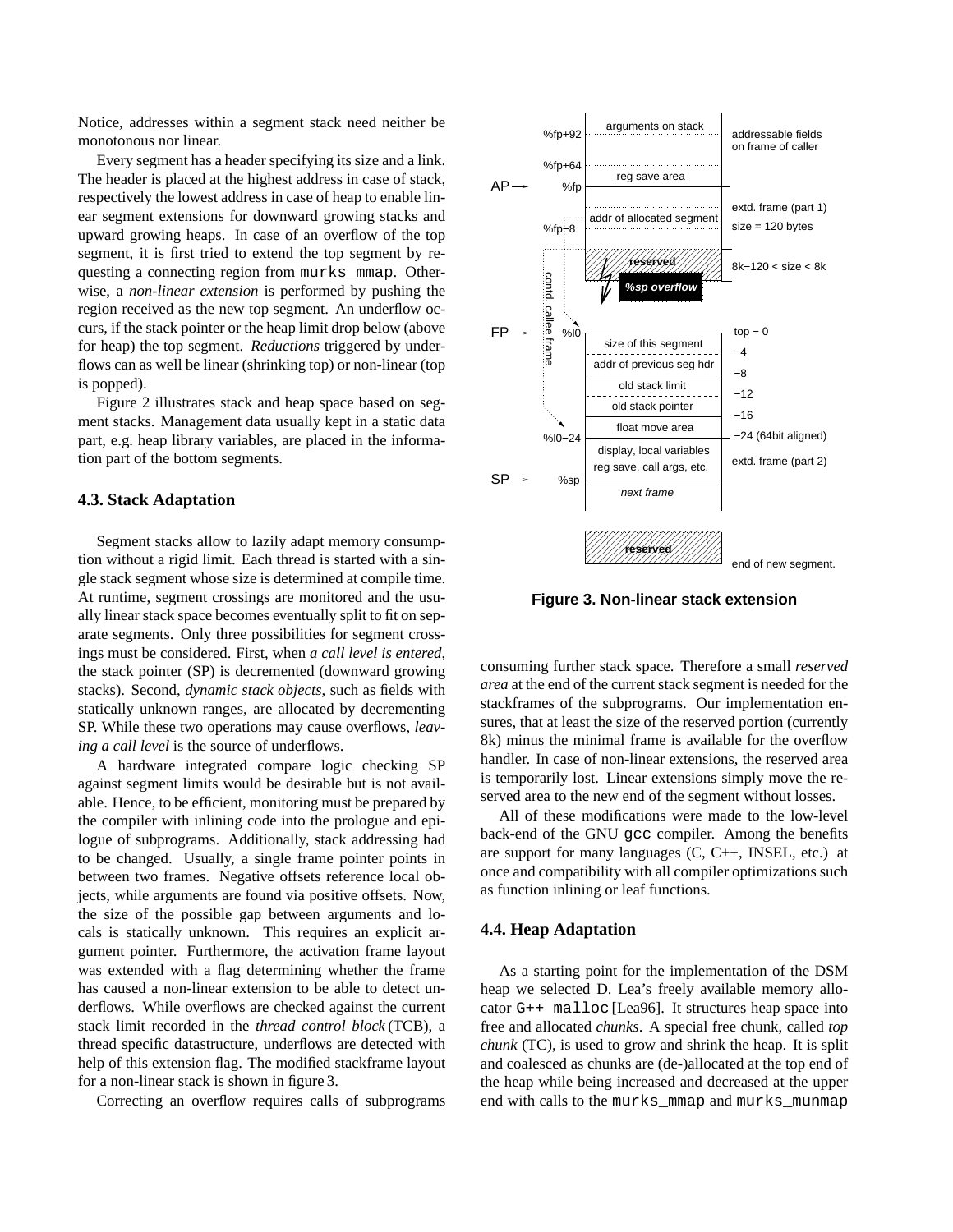functions. In contrast to stacks, the separate management



**Figure 4. Non-Linear Heaps**

of each application-level object in a chunk allows to easily spread a heap across segments, because splitting can be performed between arbitrary chunks.

Several modifications were made to support positive or negative *holes* caused by non-linear extensions (see figure 4). If TC is non-linearly extended, the current TC is converted into an ordinary free chunk. Its chunk information is placed at the highest address of the old top segment. Above the segment header of the new segment, a special *hole chunk* is installed and the allocation causing the overflow is performed. The remainder of the segment is used as the new TC. The hole chunk serves two purposes. It stores the information about the old TC and it has a flag set, that prevents this chunk from being coalesced with other chunks than the TC.

### **5. Performance**

Lipton and Sandberg [LS88] proofed that the performance of any sequentially consistent DSM is limited by the minimal packet transfer time between nodes of the distributed system. As we rely on common-off-the-shelf hardware Murks' DSM performance is similar to other pagebased, sequentially consistent DSMs and their performance has already often been measured.

Here, we concentrate on the impact of the changes made to the stack and heap organization. Obviously, the sophisticated memory allocator G++ malloc and compiler supported stack optimization deliver superior performance compared to application integrated handling of data objects. We therefore only discuss potential degradations stemming from our modifications.

### **5.1. Speed**

Concerning heap operations (malloc, free) using murks\_mmap instead of brk does hardly have any impact on the performance of the memory allocator. This is especially true, because (de-)allocations of heap regions are rather rare. Most of the dynamics happens within heap regions without being affected by our changes.

Dynamic stack growth is more interesting, because stack growth must be checked with each entry and exit from a call frame. Still, the computational costs for monitoring stack overflows [Piz99] induced by our implementation based on inlined code is low. In the average case, only 8 additional machine instructions (see figure 5) are needed per call frame. Tests with a simple parallel prime generator indicate an insignificant overhead (40.3 versus 40.5 seconds).

Figure 5 lists the stack checking code used on Sparc V9. In this example, the frame size is 384 bytes. Line (1) of the prologue clears the extension flag, FP is assigned the value of AP (2), and the effectual limit is fetched from the TCB (3). If the SP is below the limit, nothing is left to do (4,5). Otherwise, the stack limit is cleared ( $\equiv$  maximum) to avoid recursion (6) and the overflow handler is called (9) after shrinking to the minimal frame (10). The handler returns zero in case of linear extensions which is checked in (11). If linear, then only the SP is reset to the value before the handler was called (14,8). If non-linear, the stack limit and SP are written to the new segment (15,16) and the segment address is written to the extension flag (18), before the frame space is moved to the new segment by setting FP and SP (18,19). Lines 1–3 of the epilogue check whether the current frame caused a non-linear extension by comparing the extension flag with zero. If yes, then the current limit is set ineffective (5), and SP is reset (7), before the underflow handler is called (6), and the stack limit becomes reset (8).

#### **5.2. Space**

Non-linear extensions lead to internal fragmentation. Let f be the average frame size,  $r$  the size of the reserved area, and s the average segment size. Following formula approximates the internal stack fragmentation, if every extension was non-linear:

$$
F_{avg} = \frac{r + ((s - r) \mod f)}{s}
$$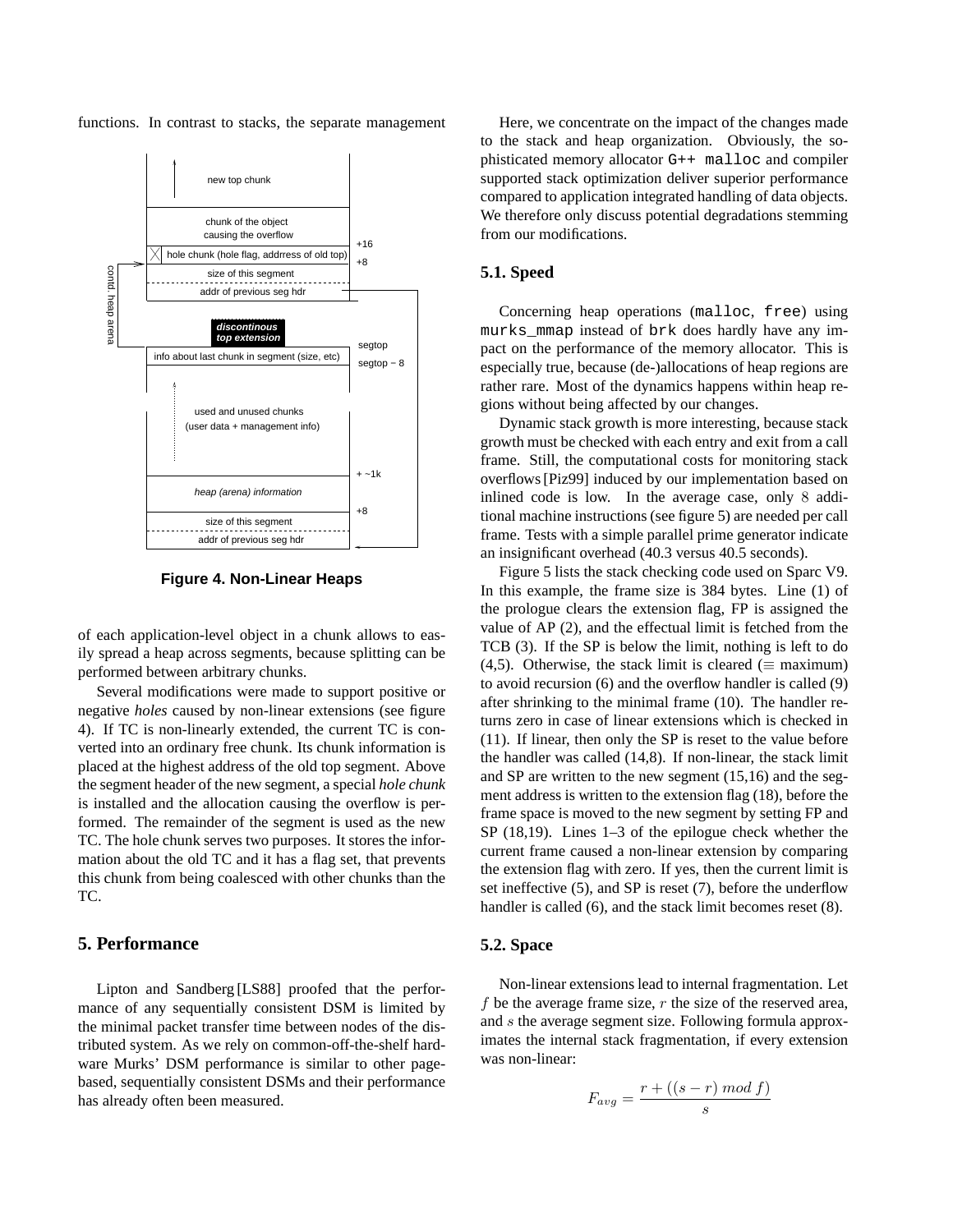```
save %sp,-384,%sp
 1) clr [%fp-8]
 2) mov %fp,%l0
 3) ld [%g3+12],%l1
 4) cmp %sp,%l1
 5) bgeu .prolog_end
    nop
 6) clr [%g3+12]
 7) mov 384,%o0
 8) mov %sp,%l2
 9) call OVERFLOW
10) add %fp,-120,%sp
11) cmp %o0,%g0
12) bne .non_linear
    nop
13) b .prolog_end
14) mov %l2,%sp
.non_linear:
15) st %l1,[%o0-12]
16) st %sp,[%o0-16]
17) st %o0,[%fp-8]
18) add %o0,-8,%l0
19) add %l0,-384,%sp
1) ld [%fp-8],%o0
2) cmp %g0,%o0
3) be .epilog_end
   nop
4) ld [%o0-12],%l1
5) clr [%g3+12]
6) call UNDERFLOW
7) ld [%o0-16],%sp
8) st %l1,[%g3+12]
```
#### **Figure 5. Stack check prologue and epilogue**

$$
8k - 120 < r < 8k
$$

For  $f = 256, r = 8192$ , and  $s = 32k$  internal fragmentation would be 25%. Non-linear extensions are problematical in two ways. First, they may cause noticeable fragmentation, which can be optimized by choosing adequate segment sizes. Second, in contrast to linear extensions, non-linearly extended segments become freed as soon as the call-level causing the extension is left and might already be reallocated with the next call leading to unfavorable *thrashing*. This situation is avoided by exploiting the region allocator to provide regions at preferred addresses.

## **6. Conclusion**

We state, that DSM research should pay more attention to the programming model from a software engineering point of view instead of solely concentrating on performance issues. The transparent integration of the wellknown stack concept and a heap memory allocator into our software DSM Murks described in this paper aims at this direction. The benefit of this strategy is, that the user of the DSM is freed from the error-prone and time-consuming task to organize application level objects within coarse grain memory regions. We sketched the implementation of the stack and heap concept in DSM space and we showed, that the modifications needed to adapt stacks and heaps to DSM environments do not necessarily result in performance degradations. The techniques described in this paper can easily be transfered to other DSM systems to improve their usability as well as maintainability of DSM based distributed applications.

#### **References**

- [BK93] H. E. Bal and M. F. Kaashoek. Object distribution in orca using compile-time and run-time techniques. In *OOPSLA'93*, pages 162–177, September 1993.
- [BK98] B. Buck and P. Keleher. Locality and performance of page- and object-based dsms. In *IPP-S/SPDP*, pages 687–693, March 1998.
- [BZS93] B. N. Bershad, M. J. Zekauskas, and W. A. Sawdon. The Midway distributed shared memory system. In *IEEE COMPCON*, pages 528–537, February 1993.
- [Car95] J. B. Carter. Design of the Munin Distributed Shared Memory System. *Journal of Parallel and Distributed Computing*, Sep. 1995.
- [ea94] B. D. Fleisch et al. Mirage+: A kernel implementation of distributed shared memory on a network of personal computers. *Software Practice and Experience*, 24(10), October 1994.
- [ea96] C. Amza et al. TreadMarks: shared memory computing on networks of workstations. *Computer*, 29(2):18–28, Feb. 1996.
- [ea99] C. Amza et al. Adaptive protocols for software distributed shared memory. *Proc. of the IEEE, Special Issue on Distributed Shared Memory*, 87(3):467–475, March 1999.
- [EP99] C. Eckert and M. Pizka. Improving resource management in distributed systems using languagelevel structuring concepts. *Journal of Supercomputing*, 13(1):33–55, January 1999.
- [GPR97] S. Groh, M. Pizka, and J. Rudolph. Shadow stacks—A hardware-supported DSM for objects of any granularity. In *ICA3PP'97*, December 1997.